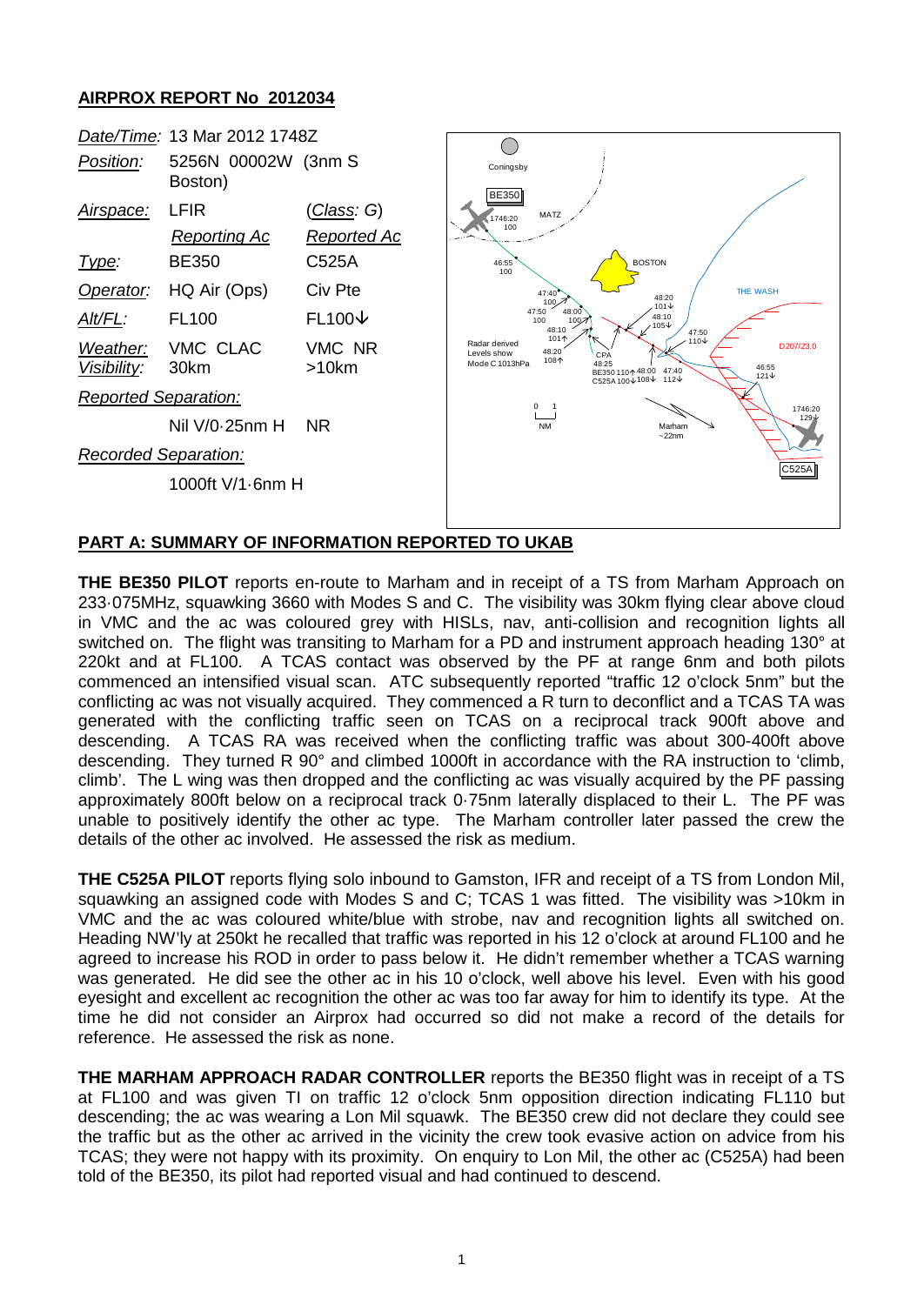**BM SAFETY MANAGEMENT** reports that this Airprox occurred between a BE350 in receipt of a TS from Marham APP, reduced as Marham were operating SSR only, and a C525A operating IFR, in receipt of a TS from LJAO E/NE.

All heights/altitudes quoted are based upon SSR Mode C from the radar replay unless otherwise stated.

Both aircrews report VMC, with the BE350's pilot reporting 30km visibility in nil weather with an undercast of CU and SC cloud with tops at 2500ft.

APP reported that their workload and the task complexity at the time of the incident were low, with only the BE350 on frequency. LJAO E/NE did not report their workload nor task complexity at the time of the incident; however, analysis of the RT transcript showed a moderate taskload with 3 ac on frequency.

The C525A at FL210 was identified by LJAO E/NE at 1733:32, exiting CAS at BANEM and was given own navigation en-route to Gamston [D207, Holbeach Range, was not active]. The incident sequence commenced at 1739:37 as LJAO E/NE instructed the C525A flight to descend to FL100. At this point, the BE350 was 54·3nm NW of the C525A, tracking SSE'ly, climbing through FL097. Whilst the provision of a TS to the C525A outside CAS was agreed, it was not applied by LJAO E/NE; this was neither a causal nor contributory factor in this Airprox.

At 1743:45, LJAO E/NE instructed the C525A flight to descend to FL050. At this point, the C525A was descending through FL168, the BE350 was 37·6nm NW of the C525A, tracking N'ly, at FL099. Based upon their report, LJAO E/NE was aware of the BE350 and utilised a predictive level function to assess the C525A's ROD with reference to the BE350, concluding that the C525A would be 'well below' the BE350 as they passed.

At 1746:17, the BE350 flight called APP on handover from Waddington, was identified and placed under a TS that was reduced on the grounds that Marham were operating SSR only. At this point, the BE350 was 19·1nm NW of the C525A, tracking SE'ly under their own navigation at FL100; the C525A was descending through FL129. From this point, until 1747:50, APP was involved in a continuous exchange of RT with the BE350, completing the initial administrative functions required for the BE350 to conduct their PD to Marham.

At 1746:55, LJAO E/NE passed TI on the BE350 to the C525A stating, "*Traffic 12 o'clock, two-zero miles* (radar replay shows 14·1nm)*, opposite direction, at Flight Level 100*" which was acknowledged; the C525A was descending through FL121. LJAO E/NE's decision to pass TI was based upon their further use of the predicted level function, which showed that the C525A's ROD had reduced, introducing a confliction with the BE350. At 1747:42, LJAO E/NE updated the TI to the C525A stating, "*previously reported traffic, 12 o'clock, 9 miles* (radar replay shows 7.3nm)*, opposite direction at Flight Level 100.*" The C525A was descending through FL112. Shortly after, at 1747:49, the C525A pilot acknowledged the TI, stating that he would, "*expedite through Flight Level 100*." The C525A had been descending at around 1200fpm; however, at 1748:00 with 4·2nm lateral and 800ft (indicated) vertical separation existing, the ROD increased to approximately 1700fpm, reaching a maximum of approximately 2200fpm at 1748:20. At 1748:25, following the CPA (1000ft/1·6nm), the ROD began to reduce.

CAP 774 Chapter 3 Para 1 states that, in providing a TS, 'the controller is not required to achieve deconfliction minima, and the avoidance of other traffic is ultimately the pilot's responsibility.' The guidance material for CAP 774 Chapter 3 Para 6 states that:

'When providing headings/levels for the purpose of positioning and/or sequencing or as navigational assistance [to ac in receipt of a TS], the controller should take into account traffic in the immediate vicinity, so that a risk of collision is not knowingly introduced by the instructions passed. However, the controller is not required to achieve defined deconfliction minima.'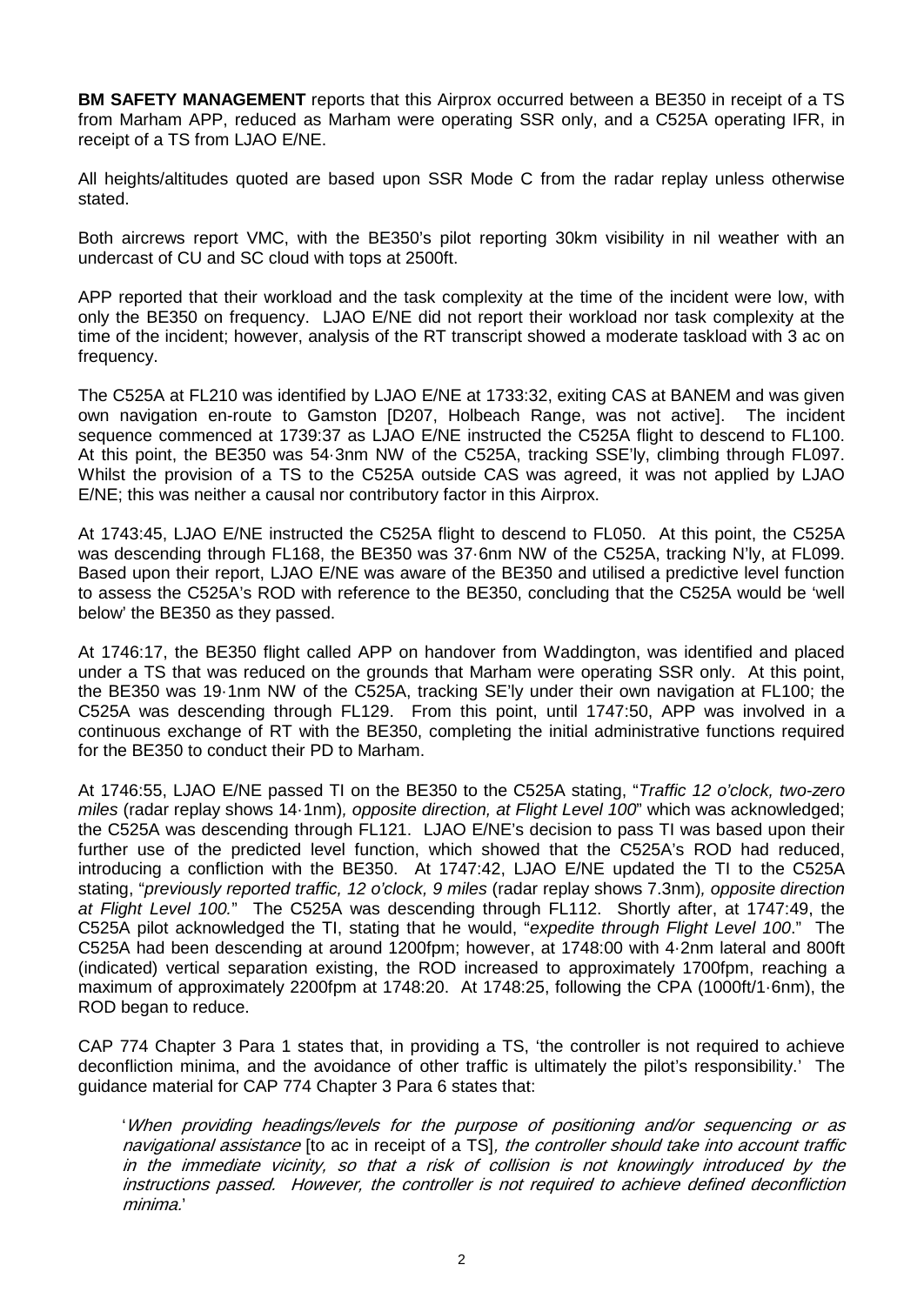The BE350's crew reported that they were first aware of the C525A when it appeared on their TCAS display at a range of approximately 6nm, which caused them to intensify their visual scan. APP subsequently passed TI on the C525A to the BE350 at 1747:50 stating, "*traffic 12 o'clock, range of 5* (radar replay shows 6·1nm) *opposite direction, Flight Level 110 but looks as if it might be in the descent*."

At 1747:59 the BE350's crew acknowledged the TI stating that they were, "*coming right to avoid that traffic*." APP asked the BE350's crew whether they had, "*got it on TCAS?*" to which the BE350 crew replied, "*Affirm* (2sec gap) *500 feet above* (inaudible) *going into him*." During this exchange, at 1748:06, the C525A pilot informed LJAO E/NE that he was, "*visual with that traffic*." At this point, the BE350 was 3·6nm NW of the C525A, with the latter descending through FL107. However, the C525A pilot subsequently reported seeing the BE350 in '*my 10 o'clock and well above my level*' which appears to describe the position of the BE350 at around the point of the CPA.

At 1748:10, APP instructed the BE350 flight to, "*continue right turn heading 210 degrees, he's maintaining a north-westerly heading, just currently left of your nose*." During this transmission, at 1748:14, the BE350's R turn and climb in response to a TCAS-RA becomes evident on the radar replay. At 1748:26, co-incident with the CPA, APP informed the BE350 flight that, "*the ac is ah now passing down your left hand side, indicating Flight Level 95, descending*." Minimum lateral and vertical separation was 1·6nm and 1000ft. The BE350 crew did not declare on frequency that they had received a TCAS RA until 1749:36.

Through extrapolation of the radar replay, without the BE350's R turn and TCAS RA response at 1748:14, the CPA would have occurred at 1748:30, as the C525A passed 0·2nm down the BE350's port side, indicating 100ft below, descending through FL99. Although the C525A was equipped with TCAS 1, the pilot did not recall whether they received a warning of the proximity of the BE350.

Based upon the available information, the Airprox occurred as a result of a confliction of flight paths within Class G airspace. Whilst the C525A did increase its ROD in response to LJAO E/NE's updated TI at 1747:42, the extrapolation of the radar data suggests that this did not markedly affect the outcome of the Airprox. The confliction was resolved, primarily, by the BE350's turn and response to the TCAS RA.

Marham APP passed timely and accurate TI to the BE350 flight which, alongside the information from their TCAS, allowed the BE350's crew to take decisive action to break the confliction. Marham APP then continued to provide TI to the BE350 to facilitate the maintenance of the crew's SA. LJAO E/NE, informed by the level prediction tool available to them, assessed the ROD of the C525A with reference to the BE350, passing and updating TI accordingly. Notwithstanding that the range information in the initial TI was inaccurate, LJAO E/NE discharged their responsibilities for the provision of TI to the C525A, allowing the pilot of that ac to decide on a course of action to avoid a collision; in this case opting to increase his ROD.

**HQ AIR (OPS)** comments that the potential for a conflict was spotted early by both controllers and appropriate TI was passed. Both crews actioned this TI as early as reasonably possible and in an effective manner, one by descending and the other by turning. TCAS assisted by providing the initial indication of a conflict to the BE350 crew. As they were in receipt of a TS and the other traffic was descending they sensibly held their lateral avoiding action until the azimuth of the other traffic was confirmed by ATC.

## **PART B: SUMMARY OF THE BOARD'S DISCUSSIONS**

Information available included reports from the pilots of both ac, transcripts of the relevant RT frequencies, radar video recordings, reports from the air traffic controllers involved and reports from the appropriate ATC and operating authorities.